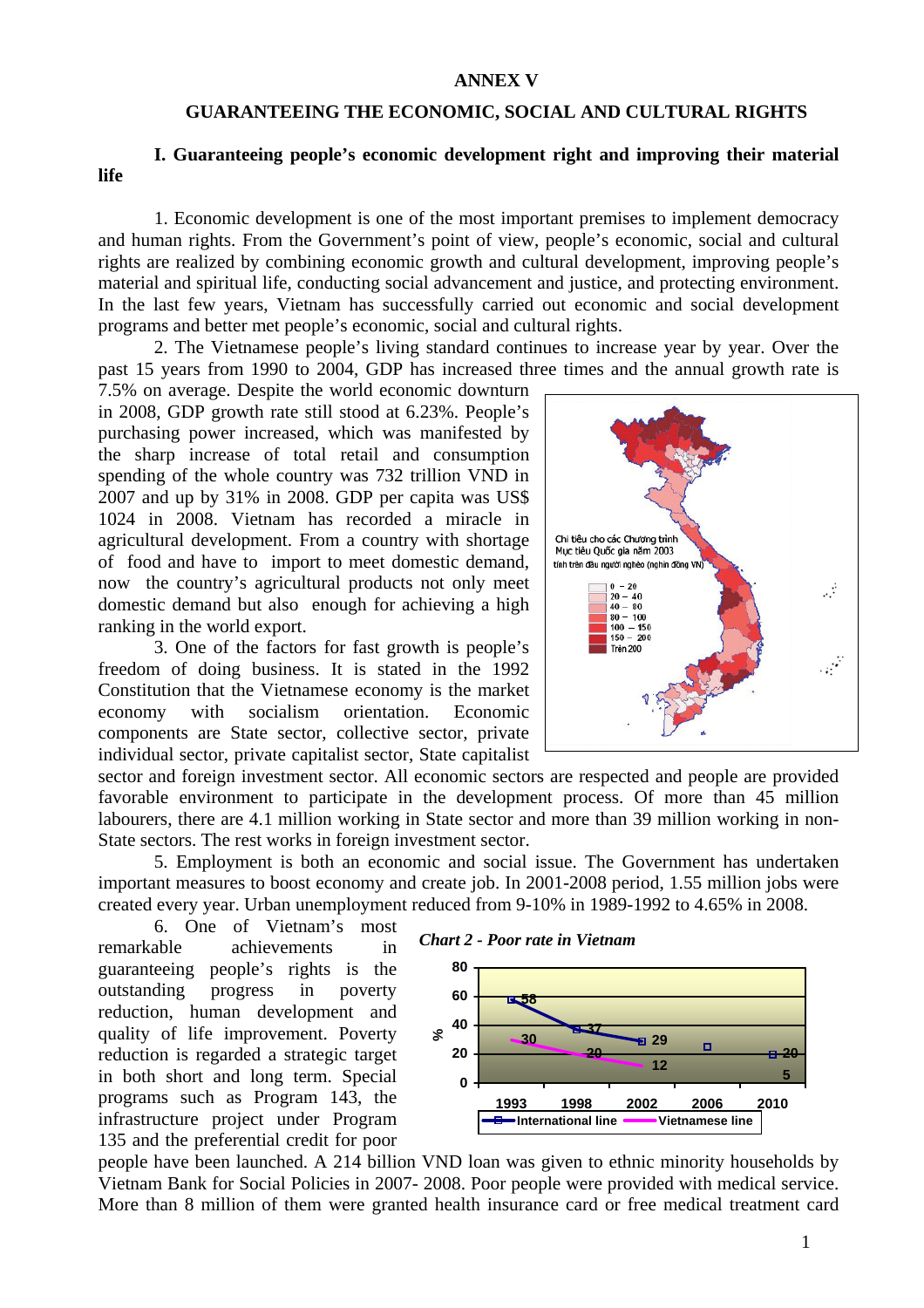totaling 205 billion VND. The poor were also given educational assistance. Tuition remission and contributions to school construction were granted to more than 3 million poor students per year. Notebooks and textbooks were provided for 2.5 million poor students. In addition, the Government introduced policies on land and house to safeguard the poor. Accommodation was provided for 293,000 poor households and land was given to more than 10,000 households.

7. With such policies and national target programs, poverty has reduced continuously since 1986. Poor households (Vietnamese line) reduced from 70% in late 1980 to 58% in 1992-1993, 37% in 1997- 1998 and 13.5% in 2008. According to international line, poverty in Vietnam reduced 50%, thus meeting the UN MDG ahead of schedule. In its Millennium Development Goals Report, UNDP Vietnam made assessment: "Recent statistics state that Vietnam continues to record impressive achievements in realizing the MDGs by 2015."

# **II. Guaranteeing social rights**

8. Vietnam's achievements in human development are manifested in the fast growth of human development index (HDI). In 1995, Vietnam's HDI was 0.560 standing at the  $122<sup>nd</sup>$  over 177 countries. In 2005, HDI was  $0.733$  standing at the  $105<sup>th</sup>$  over 177 countries. In other words, despite its still low ranking in the developing countries group by GDP per capita, Vietnam ranked beyond the medium line among developing countries by HDI. That proves Vietnam's special attention to social development.

9. Education is given top priority as a national policy in Vietnam. There were more than 90% of illiterates in Vietnam before 1945. Of 10,000 people there were 238.5 students in 1939, of which 40% were kindergarten pupils and almost all the rest were primary pupils. 0.9 % of population or 2,900 inhabitants were secondary students and college students, of which 600 were college students. There were 4,037 secondary schools nation-wide, of which only 86 were lower and upper secondary schools; 4 high schools; 3 universities all over Indochina. In late 2008, literacy rate in Vietnam was 94%. 47 over 63 cities and provinces met national standard on universalization of secondary education. 97% workers were literates. Vietnam was ranked  $64<sup>th</sup>$ over 127 countries on education development by UNESCO.

10. In spite of limited State budget, total expenses on education still increase. Since 2000, Vietnam has spent 15% of its budget on education and 2% on science. Education was expanded at all levels and subjects to meet the increasing demand for learning. In school year 2007-2008, there were 495,000 classrooms of 3 education levels with 15.68 million pupils; 345 universities and colleges with 1,928,000 students.

11. People's cultural life has been increasingly improved. By 2007, there were 686 libraries with more than 21 million books; 380 professional art groups, 84 theatres with 128,000 shows. 26,609 books were published in 2007 with 276.4 million copies, up by 2.8 times compared to 2000. Technical book copies were up by 2.2 times, textbook copies up by 2 times, children books copies up by 2 times, social science book copies up by 2 times, literature book copies up by 2.3 times. Total published copies in 2007 were 37 million, up by 1.6 times compared to that of 2000 when total published copies of newspapers and magazines were 1063.5 million, up by 2 times.

12. Today, people can better access modern information and technology. The number of telephone subscriber has increased more than 30 times over the past 10 years, with 79.4 million over 86 million inhabitants in late 2008. Since the first mobile phone's inception at mid-1990s, there have been 37.1 million mobile phone subscribers. There have also been 6.7 million internet subscribers, 20.8 million accessing to internet and 20 internet suppliers. There have been 117 historical and cultural museums in all provinces and sectors that enable people's accession to national culture and tradition. Historical and cultural heritage have been preserved. There have been more than 2,300 heritage sites have been classified, half of which are preserved and conserved with the State budget. Heritage sites at provinces were renovated and restored with local people's contributions. Traditional and cultural festivals were also held in provinces all over the country to meet people's increasing spiritual demand and strengthen national cultural traditions and self-respect.